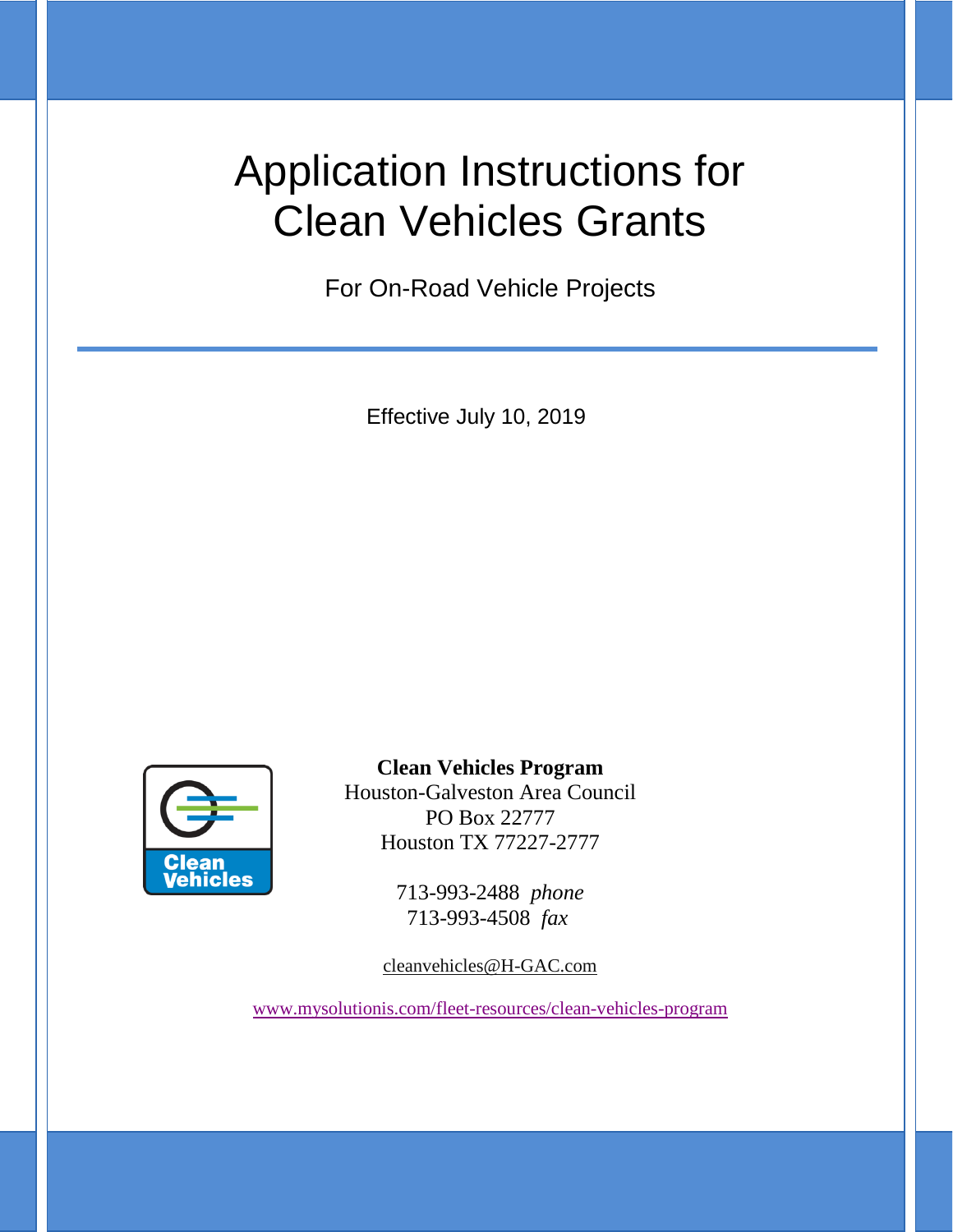## **Clean Vehicles Program**

## **Application Instructions for Clean Vehicles Grants**

#### **1.0 Application Packet and Submission**

Prior to submitting an application, prospective applicants should contact Clean Vehicles Program (CVP) staff members by phone at 713-993-2488 or email at [cleanvehicles@h-gac.com](mailto:cleanvehicles@h-gac.com) with any questions regarding program requirements and/or to receive a qualitative assessment of possible grant funding. The Houston-Galveston Area Council (H-GAC) is not responsible for ensuring the compatibility and/or proper installation of technologies that are included in CVP applications. H-GAC also strongly encourages prospective applicants to discuss questions relating to the operation and/or compatibility of equipment with the product vendor and other qualified personnel prior to including it in the application.

There are no application deadlines, so individuals and organizations may apply at any time. Awards will be granted on a first-come, first-served basis until funds are exhausted. Only one (1) application per project is necessary, and individuals and organizations may apply for a new project at any time, even if they have one or more projects already underway. There is a limit of 25 vehicles per application, and the Clean Vehicles Program will not replace engines that are older than 25 years.

| <b>Application</b><br>Form | <b>Description</b>                                              |
|----------------------------|-----------------------------------------------------------------|
| A                          | <b>Basic Information Form</b>                                   |
| B1                         | On-Road Vehicle Data                                            |
|                            | Vendor Quote for Anticipated New Vehicle(s)                     |
|                            | Current Title of Ownership for Old Vehicle(s)                   |
|                            | JPEG Photo of Entire Vehicle Profile that shows the unit number |
| Ð                          | Signature Page                                                  |

The application packet as submitted should include the following:

Please see the following page for instructions on how the access these three forms.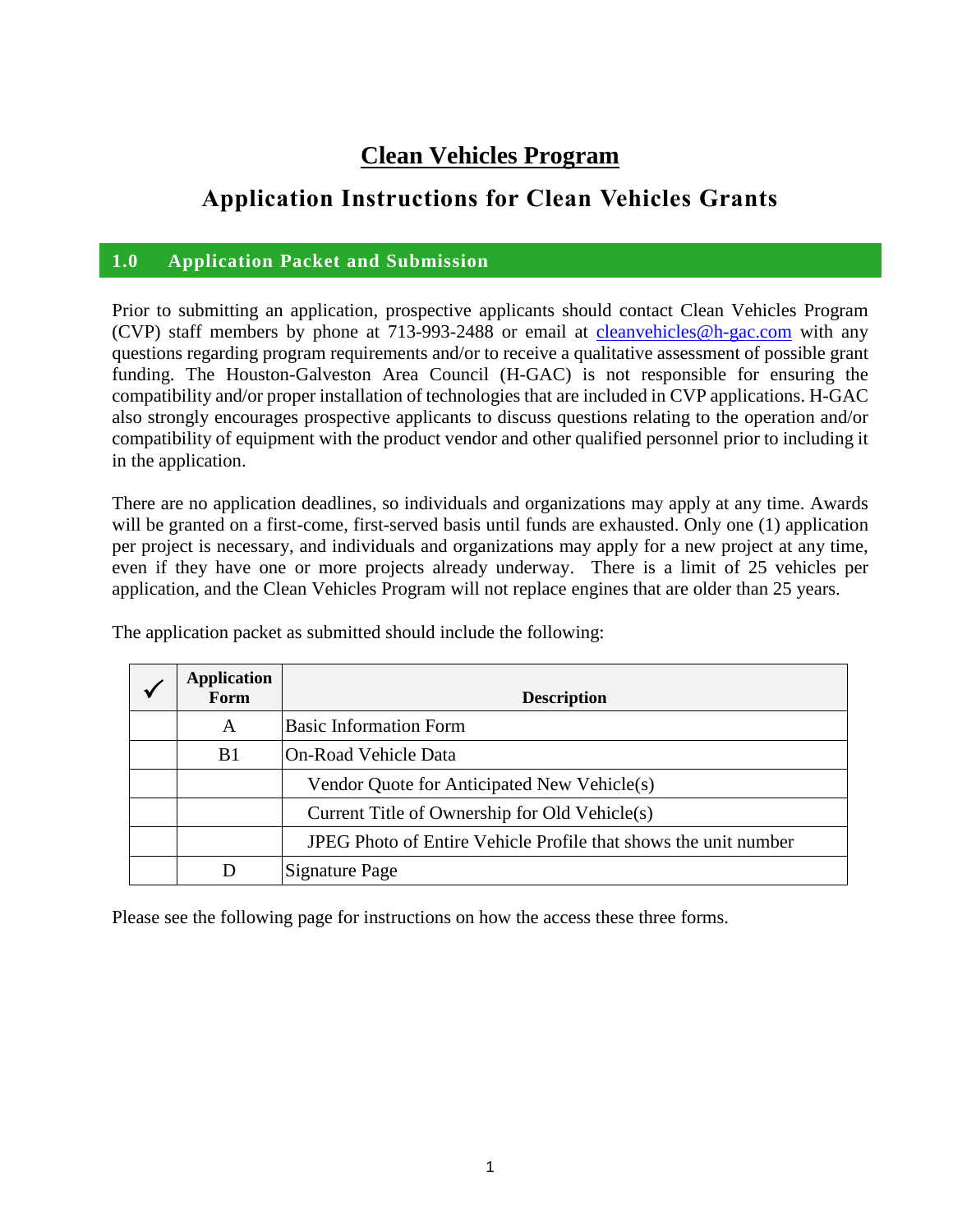You will see the screen below upon opening the application. This is only the first of three forms that together make up the application. To access Forms B1 and Form D, click on the tabs indicated below. Next, follow the instructions and prompts in completing each form.

| <b>A 口 行 堅 空 空 堅 堅 可 凹 囲</b><br><b>图图·田 @ 醌■Gridlines 其 用 国 @ ○·国 喝</b><br>日<br>R<br>$\Box$ is                                                                                                                                                                                                                                                                                             | $\tau = \overline{\tau}$                                                                                                                 |  |  |  |  |
|--------------------------------------------------------------------------------------------------------------------------------------------------------------------------------------------------------------------------------------------------------------------------------------------------------------------------------------------------------------------------------------------|------------------------------------------------------------------------------------------------------------------------------------------|--|--|--|--|
| File<br>Home<br>Page Layout<br>View<br><b>Help</b><br>Acrobat<br>Insert<br>Formulas<br>Data<br>Review<br>Developer                                                                                                                                                                                                                                                                         | $\sqrt{ }$ Tell me what you want to do                                                                                                   |  |  |  |  |
| $\alpha$<br>$\mathbf{a} \cdot   \mathbf{10} \rightarrow   \mathbf{A}^*   \mathbf{A}^*   \equiv \mathbf{b}   \mathbf{B} \rangle$<br>$e^{\text{ab}}$ Wrap Text<br>Calibri<br>General<br>酯 -<br>Paste<br>$\substack{+0.0\\-0.0}$ .00<br>$B$ $I$ $\underline{U}$ $\sim$<br>$$ - % +$<br>Alignment<br>Clipboard <sub>Is</sub><br>Font<br>5<br>Number<br>$\overline{\Gamma_{20}}$<br>Б           | 뚊<br>$\begin{array}{c}\n\Box \\ \Box\n\end{array}$<br>Conditional Format as Cell<br>Insert De<br>Formatting * Table * Styles *<br>Styles |  |  |  |  |
| A1<br>fx<br>=IF(OR(D3="(select business, government or individual)", D3=""),"Begin by choosing a selection below:","")<br>$\times$                                                                                                                                                                                                                                                         |                                                                                                                                          |  |  |  |  |
|                                                                                                                                                                                                                                                                                                                                                                                            |                                                                                                                                          |  |  |  |  |
| $\mathsf{R}$<br>G<br>M<br>N<br>P<br>Q<br>B<br>- C<br>D<br>E.<br>F<br>H.<br>Т.<br>K.<br>L.<br>$\circ$<br>s<br>Τ<br>U<br>J<br>v<br><b>Basic Applicant Information (Application Form A)</b><br>1<br>in by choosing a<br>This form must be completed electronically and submitted as an Excel document.<br>on below:<br>2<br>I am applying as (select business, government or individual)<br>з |                                                                                                                                          |  |  |  |  |
| 4                                                                                                                                                                                                                                                                                                                                                                                          |                                                                                                                                          |  |  |  |  |
| 5                                                                                                                                                                                                                                                                                                                                                                                          |                                                                                                                                          |  |  |  |  |
| 6<br>7                                                                                                                                                                                                                                                                                                                                                                                     |                                                                                                                                          |  |  |  |  |
| 8                                                                                                                                                                                                                                                                                                                                                                                          |                                                                                                                                          |  |  |  |  |
| 9                                                                                                                                                                                                                                                                                                                                                                                          |                                                                                                                                          |  |  |  |  |
| 10<br>11                                                                                                                                                                                                                                                                                                                                                                                   |                                                                                                                                          |  |  |  |  |
| 12                                                                                                                                                                                                                                                                                                                                                                                         |                                                                                                                                          |  |  |  |  |
| 13<br>14                                                                                                                                                                                                                                                                                                                                                                                   |                                                                                                                                          |  |  |  |  |
| 15                                                                                                                                                                                                                                                                                                                                                                                         |                                                                                                                                          |  |  |  |  |
| 16                                                                                                                                                                                                                                                                                                                                                                                         |                                                                                                                                          |  |  |  |  |
| 17<br>The application opens<br>18                                                                                                                                                                                                                                                                                                                                                          |                                                                                                                                          |  |  |  |  |
| for Form A (what you<br>19                                                                                                                                                                                                                                                                                                                                                                 |                                                                                                                                          |  |  |  |  |
| see here).<br>20                                                                                                                                                                                                                                                                                                                                                                           |                                                                                                                                          |  |  |  |  |
| 21<br>22                                                                                                                                                                                                                                                                                                                                                                                   |                                                                                                                                          |  |  |  |  |
| Click here to access and<br>23                                                                                                                                                                                                                                                                                                                                                             |                                                                                                                                          |  |  |  |  |
| complete Form B1.<br>24                                                                                                                                                                                                                                                                                                                                                                    |                                                                                                                                          |  |  |  |  |
| 25<br>26                                                                                                                                                                                                                                                                                                                                                                                   |                                                                                                                                          |  |  |  |  |
| Click here to access<br>27<br>and complete Form D.                                                                                                                                                                                                                                                                                                                                         |                                                                                                                                          |  |  |  |  |
| 28                                                                                                                                                                                                                                                                                                                                                                                         |                                                                                                                                          |  |  |  |  |
| 29<br>30                                                                                                                                                                                                                                                                                                                                                                                   |                                                                                                                                          |  |  |  |  |
| 31                                                                                                                                                                                                                                                                                                                                                                                         |                                                                                                                                          |  |  |  |  |
| 32                                                                                                                                                                                                                                                                                                                                                                                         |                                                                                                                                          |  |  |  |  |
| 33<br>34                                                                                                                                                                                                                                                                                                                                                                                   |                                                                                                                                          |  |  |  |  |
| Ζ.,<br>35<br>$NOTE:$ The $g$                                                                                                                                                                                                                                                                                                                                                               | the Houston-Galveston-Brazoria eight-county nonattainment area, which                                                                    |  |  |  |  |
| <b>Application Form A</b><br>Application Form B1<br>Application Form D<br>$^{\circledast}$                                                                                                                                                                                                                                                                                                 |                                                                                                                                          |  |  |  |  |
| 體<br>Ready                                                                                                                                                                                                                                                                                                                                                                                 |                                                                                                                                          |  |  |  |  |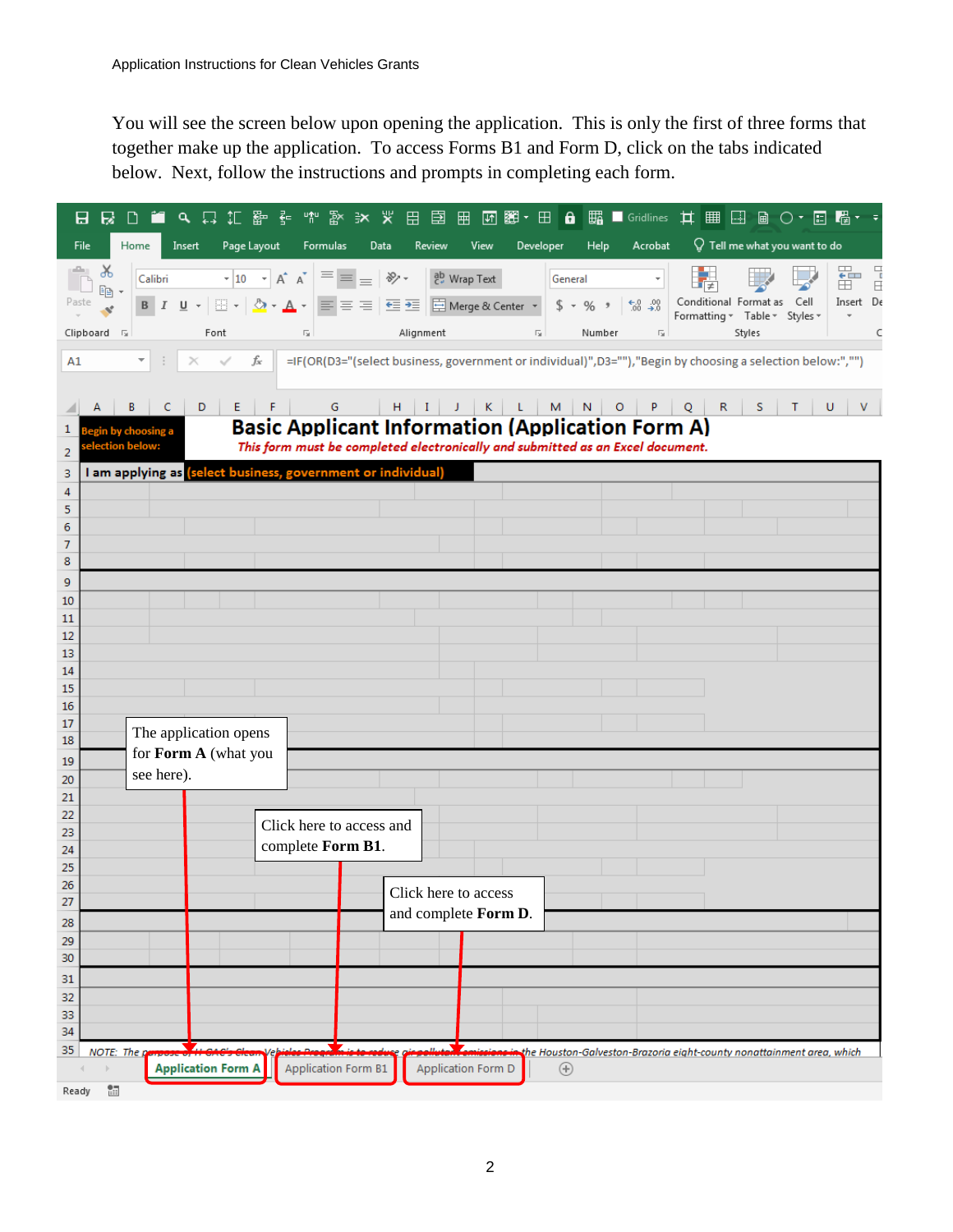#### **Applications should be submitted electronically via email attachments for all required documents to [cleanvehicles@h-gac.com,](mailto:cleanvehicles@h-gac.com) in addition to hard copy signed Form D.**

Applicants may withdraw an application at any time by notifying staff in writing.

#### **2.0 Application Form Instructions**

#### **Application Form A – Basic Applicant Information**

Applicants should fill in as many of the fields as are applicable to their projects:

- Identify whether applying as a business, government or individual. Making this selection will reveal the cells to be completed with the appropriate information. *All white cells must be filled in* with the exception of the bottom portion that is for H-GAC use only. Enter "N/A" if a field does not apply to your situation. As each section is completed, more fields will be revealed until the entire form is complete.
- The following notes will provide some clarification on a few key items required in the form; contact H-GAC staff for any other questions you may have.
	- ➢ **"Applicant Name"** should be the full legal name of the individual or organization with which H-GAC would execute a grant contract. This should be the same name that appears on the vehicle title of ownership.
	- ➢ **"Project Manager"** (PM) should be the applicant's primary point of contact for this project. By default, H-GAC staff will communicate with the applicant's designated Project Manager.
	- ➢ It is best to include at least one other person (besides the PM) in the chain of communication. There is a place to indicate these further down on Form A. If any of these is a vendor or dealership, that individual will be included in communications only during the application phase.
	- ➢ **"Contract Signatory Name"** should be the person authorized to sign contracts. If that individual is not the Project Manager, select "No" in the drop-down where it asks if the two are the same.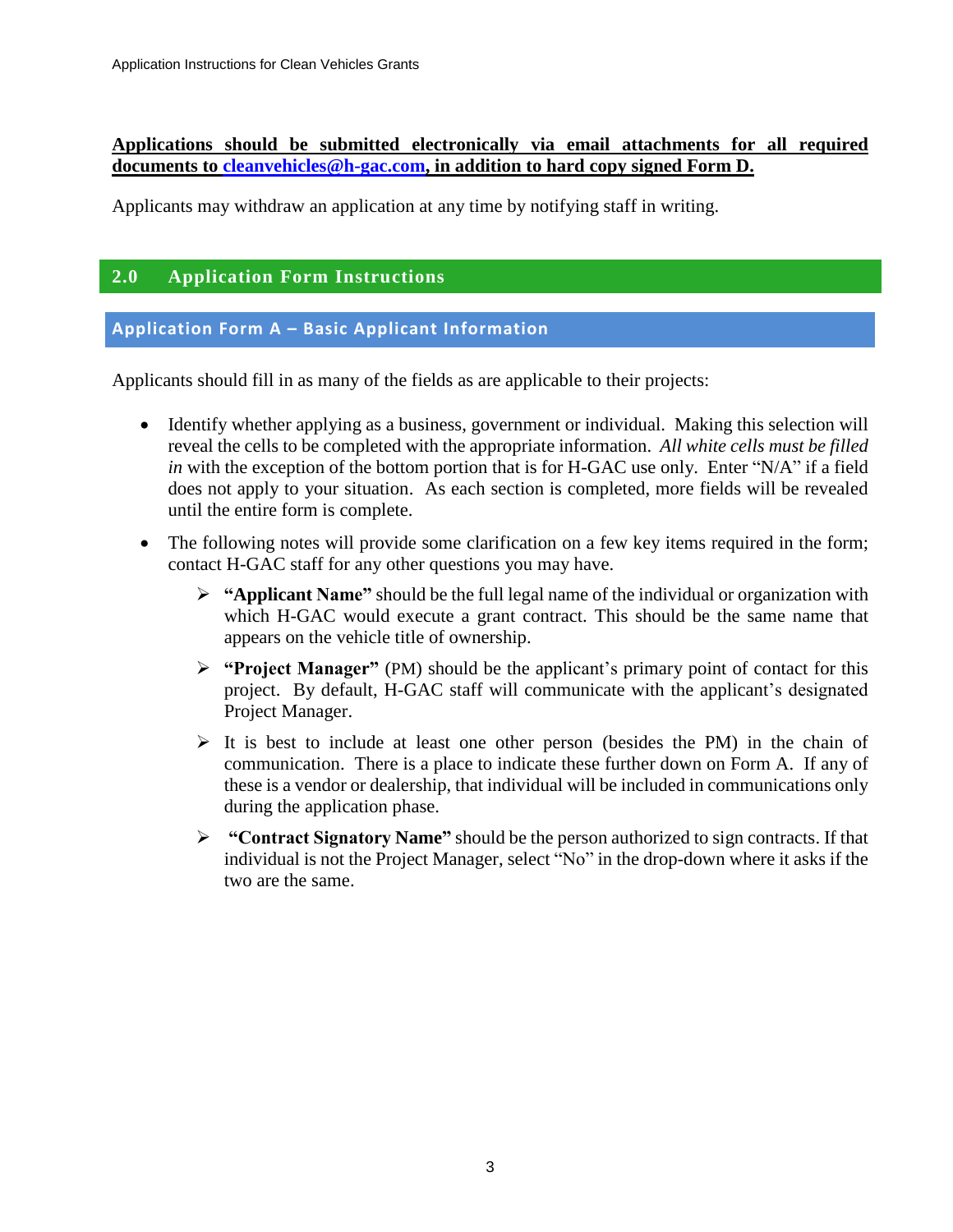#### **Application Form B1 – On-Road Vehicle Data**

Columns relevant to the current vehicles to be replaced are shown under green headers, while columns relevant to anticipated replacement vehicles are shown under purple headers. The row along the top shaded dark gray is given as an example.

Only vehicles that fit the following profile will be considered for a Clean Vehicles Program project:

- Those that are currently roadworthy and in good operating condition;
- Those that can reasonably expect to have a minimum of two (2) years of useful life remaining on-road;
- Those for which the engine family code and serial number are easily identified.
- Those that meet all other requirements as outlined in the application and ancillary materials.

Please fill in as many of the fields as are applicable to the project, noting the following:

- Vehicle and engine information should be as specific as possible. This information will be used to confirm the emission certification data for proper implementation of the project. *The application will not be considered complete unless all fields are completed in the vehicle and engine sections*.
- Annual mileage is automatically calculated based on average usage over the life of the engine. **"In-Region Annual Miles"** miles should **only** include miles traveled in Brazoria, Chambers, Fort Bend, Galveston, Harris, Liberty, Montgomery and Waller counties. **"Total Accumulated Engine Mileage"** should represent the total number of miles traveled using the specified engine. In most cases (where the engine is original to the vehicle), this should be the current odometer meter reading, plus/minus any miles not reflected in the odometer due to vehicle repairs and/or odometer roll-over. If the odometer is inoperable, other qualifying documentation will be necessary to verify mileage.
- All data entered should be specific rather than estimated, and verifiable via documentation that will be examined by H-GAC staff during inquiries and site visits.
- Please note the three required attachments listed on the far-right side of the form: Vendor Quote, Current Title of Ownership, and Profile Photo of the entire vehicle showing the unit number. These can all be submitted via emailed PDF attachments with the exception of the photo, which should be in JPEG format.

Supporting documentation such as engine specifications, emission certification data, and vendor quotes should be supplied to H-GAC for all future/replacement vehicles. H-GAC staff can assist the Applicant in locating emission certification data as needed.